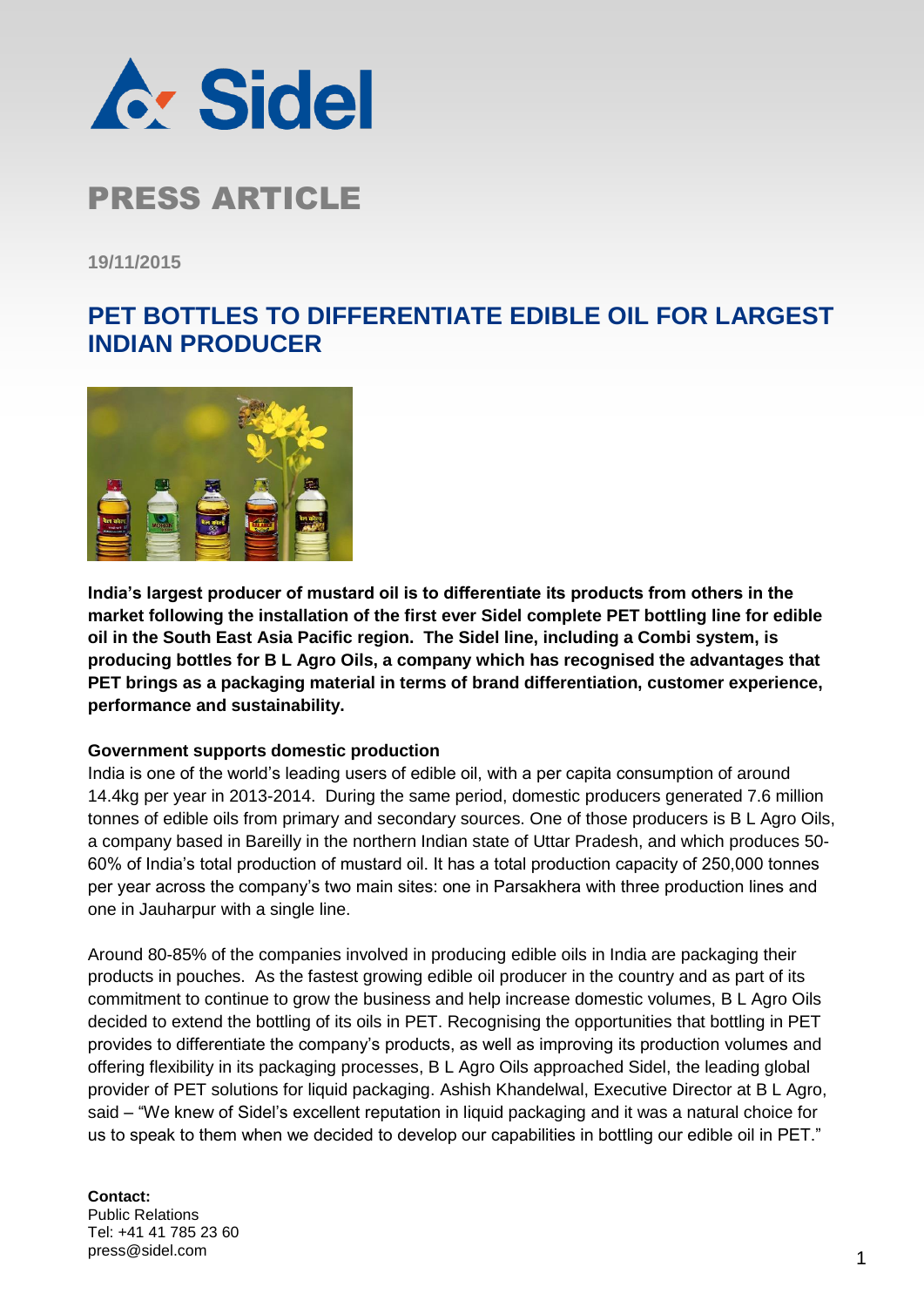

### **Growth of PET as a safe packaging material for oil**

PET has been the packaging material of choice for bottling water and carbonated soft drinks for many years and, more recently, has seen increased adoption as a packaging solution for liquid dairy products, beer and other food products such as ketchup. Its benefits are also recognised by producers of edible oils with its capacity to ensure the all-important product integrity, maintain great taste, offer a premium look and feel, create a more convenient experience for the consumer and provide significant cost and environmental benefits in the production and supply process. PET offers the safety, convenience, re-sealability and recyclability for which consumers are looking, while it is shatterproof, unlike glass, which is often used for packaging edible oils today.For all these reasons, the transition from glass and other materials to PET looks set to continue as producers and consumers recognise the advantages it offers.

As with any product which is for human consumption, safety is vitally important. Mr Khandelwal continues – "Food safety is non-negotiable and the most important consideration in what we do as a business. From sourcing raw materials through to quality control, refining, blending and packaging – the safety of what we produce is always a focus." When packaging is in direct contact with its contents it needs to meet the very highest standards of product quality and safety. The choice of material is equally important and usually determined by the required shelf life and consumer expectations of the finished product. PET has been successfully in use for over 40 years in packaging food and beverage products and has been fully approved for food and drug use by all official food safety organisations, including the US Food and Drug Administration [\(FDA\)](http://www.fda.gov/) and European Food Safety Authority [\(EFSA\)](http://www.efsa.europa.eu/). This is because it is a biologically inert plastic, with welldefined constituent materials and no additives required for enhanced performance.

As part of the packaging development process, Sidel's in-house scientists analysed how the oils performed when packaged in PET, simulating the environmental conditions to which the product would be subjected throughout the supply chain in the company's dedicated laboratories. This liquid-package interaction analysis focused on the effects of light, oxygen and temperature on the B L Agro Oils. Factors such as viscosity, density and surface tension were all considered, as well as the effect that the filling temperature has in terms of variation of the volume of the edible oils. Mr Khandelwal comments – "Testing how our oils performed in PET and in different environmental conditions allowed us to arrive at the optimum packaging solution for our products. PET allows us to maintain the taste of our oils – especially important to our Bail Kolhu Kacchhi Ghani mustard oil which has a particularly distinctive taste – as well as their nutritional properties through the vitamins and minerals they contain."

### **Complete line provides integrated packaging solution**

Convinced by the potential that PET offered for its business, B L Agro Oils turned to Sidel to evaluate the most suitable packaging solution to bottle its edible oil. Mr Khandelwal said – "Sidel is a company with extensive experience in providing solutions for a whole range of different liquid products – including edible oils. We wanted to draw on that expertise and experience. We realised that a complete line featuring the Sidel Combi would be the best option, combining blow moulding,

**Contact:** Public Relations Tel: +41 41 785 23 60 press@sidel.com 2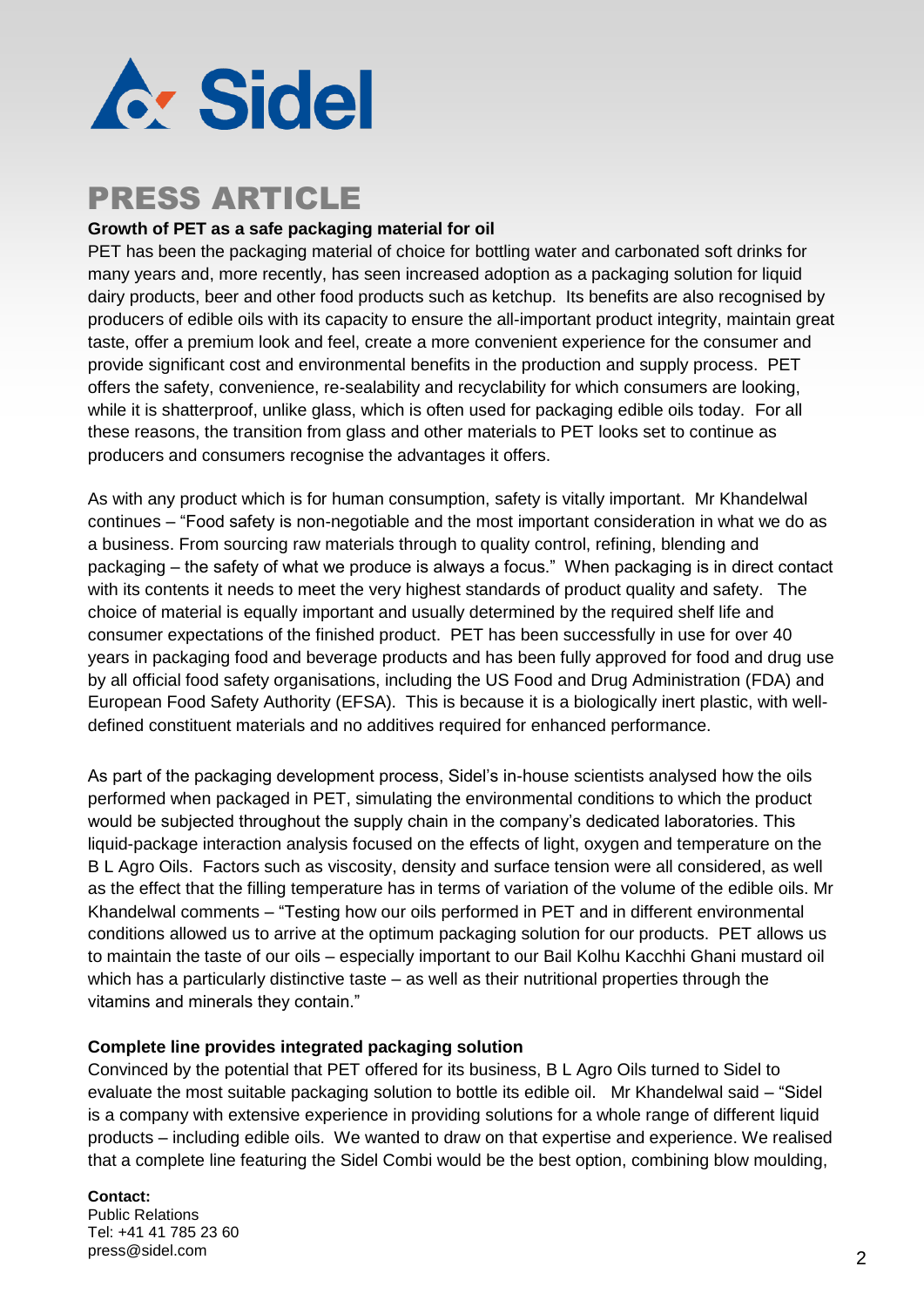

filling and capping in a single integrated system. It was explained to us that Combi systems cut operating costs by up to 12% and offer efficiency levels that are up to 4% higher than standalone machines."

One of the benefits of the Combi approach is that by eliminating conveying, empty bottle handling, accumulation and storage, it allowed the B L Agro Oils line layout to be optimised with a smaller footprint – an important consideration when engineering the complete line and final layout. The new line has been installed in a purpose-built facility on land purchased close to B L Agro Oils' existing production in Parsakhera, one of two refinery units operated by B L Agro Oils in Bareilly. The company was therefore able to ensure the new building was constructed to meet the exact requirements of the line, working closely with Sidel to achieve this.

The Sidel line operates at 400 bottles per minute or 24,000 bottles per hour, meaning a production speed up to 120% higher than B L Agro Oils' existing lines. It features a Combi, labeller, bottle & pack conveyor, case erector, case sealer, case packer and palletiser. Within a month of the installation being completed, a line efficiency of 90% was achieved. The line is currently running 200ml, 500ml and 1 litre formats for various products within the B L Agro Oils range, including its flagship brand, the Bail Kolhu Kacchhi Ghani mustard oil. This unique tasting and pungent oil is particularly popular among the large customer base of B L Agro Oils in Northern India.

### **New bottle designs with grip for larger formats**

In addition to the smaller bottle formats already produced on its existing lines, B L Agro Oils also wants to move to PET bottles for its 2 litre and 5 litre formats and is currently working closely with Sidel to develop completely new bottle designs. These will be produced on a dedicated Sidel line and will be the premium product formats in the B L Agro Oils range.

Creating effective packaging is about achieving a balance between consumer appeal and functional performance. As one of the main drivers in using PET is to differentiate its products in what is a very competitive market. B L Agro Oils is looking for creative and attractive packaging design in interesting shapes and format sizes that fits its customers' lifestyles. As a packaging material PET offers great freedom of shape and can help create a standout brand. It can be moulded into a range of formats, including extended family formats, as demonstrated by the new larger 2 litre and 5 litre options being developed by B L Agro Oils. The functional performance of the packaging also has to be addressed, particularly in larger formats to ensure they are easy to handle. To achieve this, the design flexibility that PET offers is being used to create bottles with a blown grip which provides the ease of handling.

Packaging performance is also ensured through greater accuracy in the distribution of the PET material during production of the bottles, with the elimination of inconsistencies resulting in improved quality. This is particularly important in the case of edible oils' packaging since the bottle shapes are often more complex and asymmetrical than those produced for the beverage market. As a transparent material, PET also allows the oils to be seen, another contributor to consumer

#### **Contact:**

Public Relations Tel: +41 41 785 23 60 press@sidel.com 3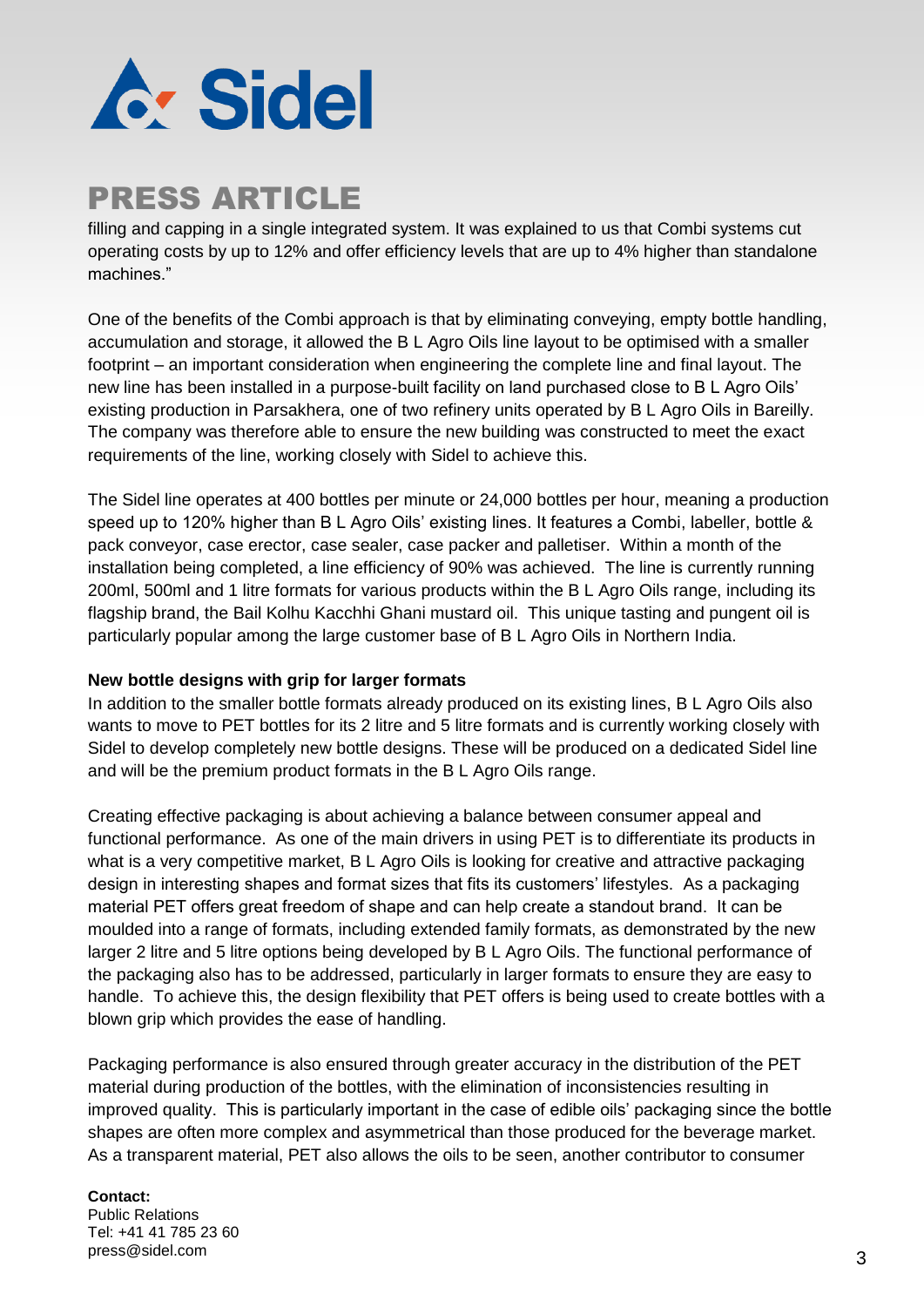

appeal, with the labelling which B L Agro Oils is developing with Sidel also focusing on attracting consumers and building brand identity.

### **Sustainable production through PET savings of up to 20%**

Another very important feature of PET packaging is the potential it offers for lightweighting. This is one of the prime reasons why producers of edible oils have been moving away from traditional packaging materials such as glass. By incorporating a Combi, the new complete line is not bound by the limitations imposed by air conveyors because of the neck-handling and positive transfer of bottles between blow moulding and filling, expanding the possibilities for bottle shapes and lightweighting. This has enabled B L Agro Oils to achieve significant weight savings on all of the bottle formats produced so far. The 200ml bottles have been reduced by almost 17% (from 12g to 10g); the 500ml bottles by more than 20% (from 18g to 14g); and the 1 litre bottles by 14% (from 28g to 24g). Through analysing how the PET packaging performs with the oils, an optimum solution is under development for the new 2 litre and 5 litre bottle formats which will also be lightweight without compromising on product quality and while still maintaining a great consumer experience.

Another benefit in choosing PET bottles is the contribution it makes to a more sustainable production process for B L Agro Oils. The company has a strong CSR (Corporate Social Responsibility) policy and "Ensuring environmental sustainability through ecological conservation and regeneration of natural resources" is a stated commitment in this policy. Mr Khandelwal said -"We are always looking to find ways in which we can improve the sustainability of our processes and using PET as a packaging material is a major contributor to this. As a material which is 100% recyclable, PET has an important role to play in achieving a sustainable approach to our business." Pradeep Hada, Regional Commercial Manager for Sidel, who worked very closely with B L Agro Oils, said – "With fewer machines, the Combi allowed B L Agro Oils to achieve very fast format changeovers and lower energy consumption, as well as providing savings in labour, raw materials and spare parts. It also provided the opportunity to lightweight the PET bottles."



**Contact:** Public Relations Tel: +41 41 785 23 60 press@sidel.com and the set of the set of the set of the set of the set of the set of the set of the set of the set of the set of the set of the set of the set of the set of the set of the set of the set of the set of the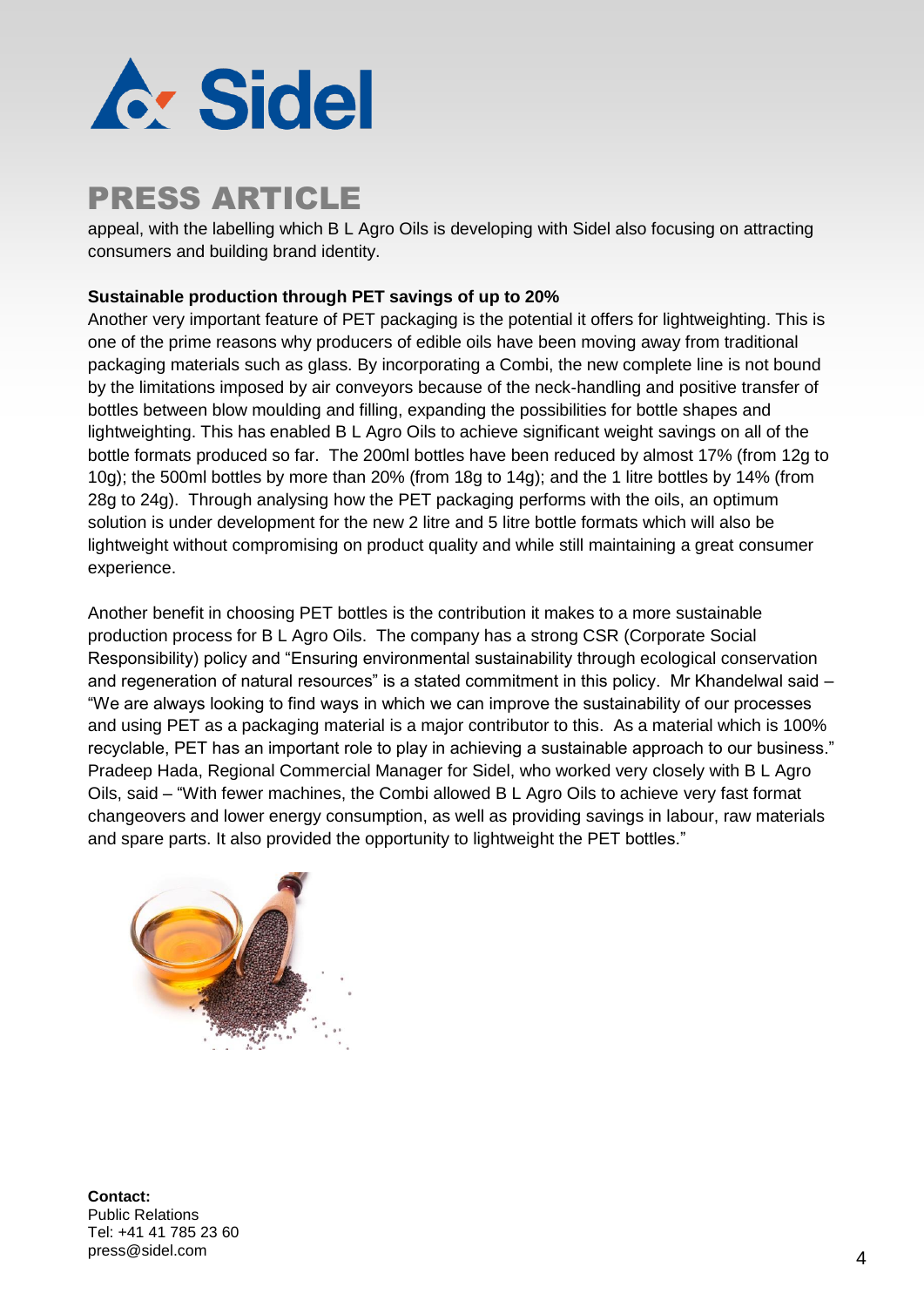



Editors Note: The images within this document are for illustrative purposes only and should not be used for reproduction. If high resolution copies are not attached with the document, please contact Chris Twigger at Shaw & Underwood PR for copies – see contact details below.

-----------------------------------

For editorial and advertising enquiries, please contact: Shaw & Underwood PR Chris Twigger, Director Tel: +44 121 454 5584/Cell: +44 7795 423796 Email: [christwigger@shawandunderwood.co.uk](mailto:christwigger@shawandunderwood.co.uk)

**Contact:** Public Relations Tel: +41 41 785 23 60 press@sidel.com 5